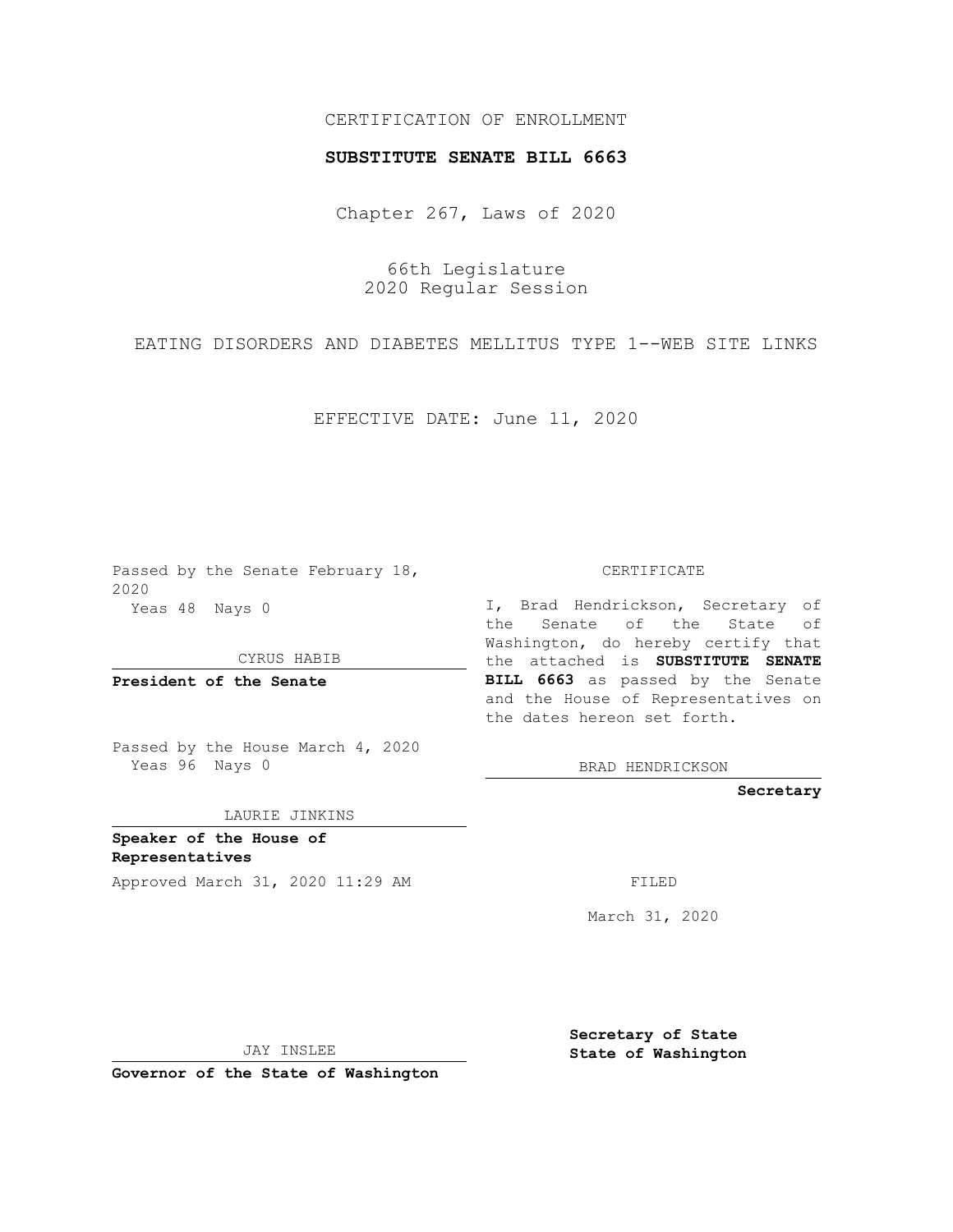## **SUBSTITUTE SENATE BILL 6663**

Passed Legislature - 2020 Regular Session

**State of Washington 66th Legislature 2020 Regular Session By** Senate Ways & Means (originally sponsored by Senators Brown, Becker, and Walsh)

READ FIRST TIME 02/11/20.

1 AN ACT Relating to dual diagnoses of eating disorder and diabetes 2 mellitus type 1; and creating new sections.

3 BE IT ENACTED BY THE LEGISLATURE OF THE STATE OF WASHINGTON:

 NEW SECTION. **Sec. 1.** Research indicates a higher prevalence of eating disorders among people with diabetes, as compared to their peers without diabetes. Eating disorders and disordered eating behaviors, especially insulin omission, are associated with poorer glycemic control and serious risk for increased morbidity and mortality.

 NEW SECTION. **Sec. 2.** By December 1, 2020, the department of health shall make available on its web site links to existing information related to the condition commonly known as "diabulimia," an eating disorder associated with individuals with type 1 diabetes.

14 NEW SECTION. **Sec. 3.** This act shall be known and may be cited 15 as Alyssa's law.

> Passed by the Senate February 18, 2020. Passed by the House March 4, 2020. Approved by the Governor March 31, 2020.